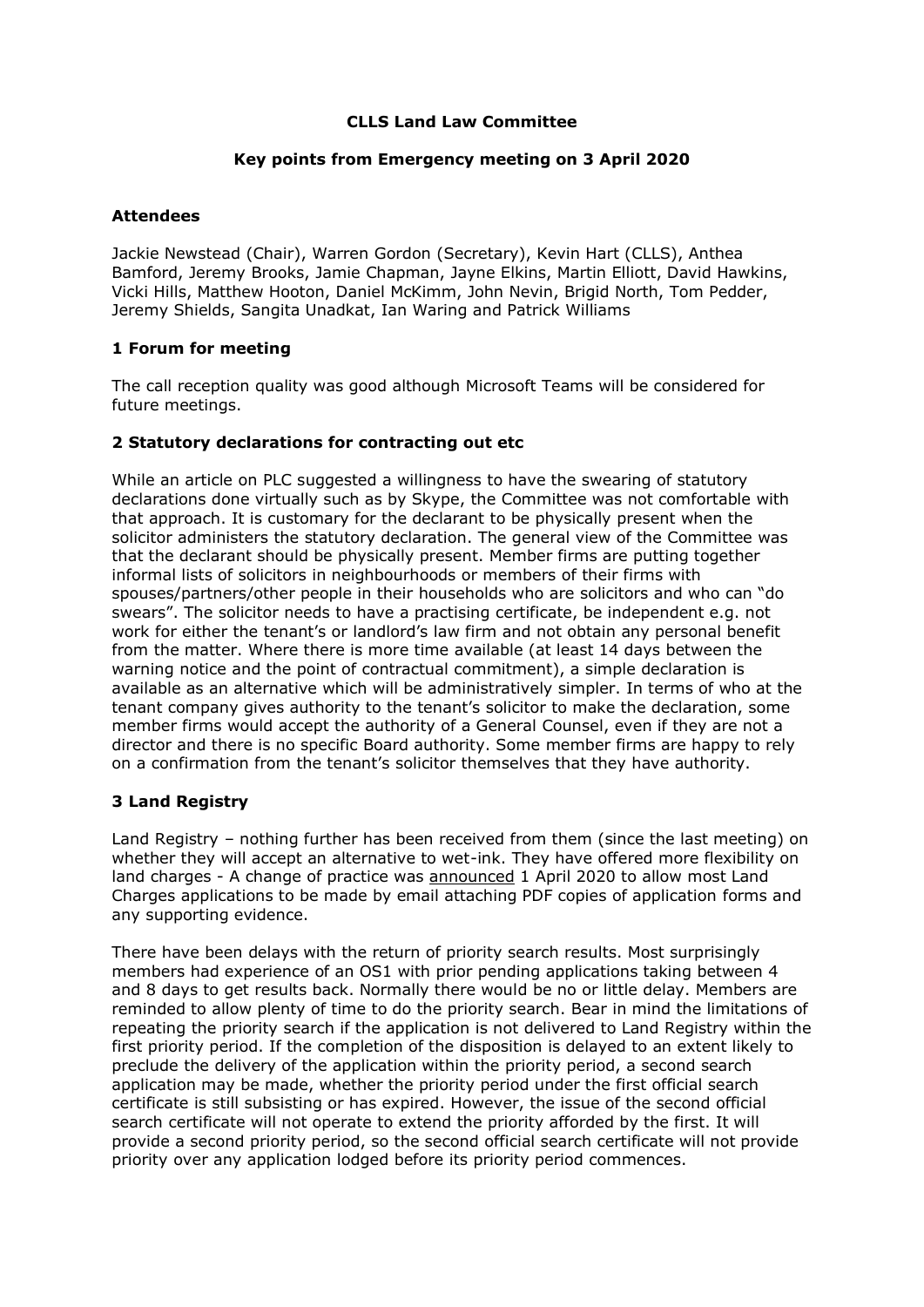The Committee considered that Land Registry should extend the priority periods in view of the current crisis.

The CLLS and Law Society met this week to coordinate a joint petition to Land Registry on key matters of concern.

## **4 Mercury and Land Registry**

Each firm will have its own policy on whether they are prepared to give the true copy certificate on the Portal if they have only seen a Mercury scanned signed document, or whether they require to see the wet-ink signature pages or obtain a certificate from another conveyancer who has seen the wet-ink pages.

Some firms take the view that section 91 of the Land Registration Act 2002 only applies to e-signatures and they consider that a Mercury signature is not an e-signature, so it is legitimate to certify it is a true copy on the basis that the Mercury scan is an original (founded on the Law Society Practice Note).

We know from senior Land Registry officials over the years that their view of an original (certainly in the case of dispositions) means a wet-ink document and some firms in light of that view may decide that, even though they regard a Mercury scan as an original, they cannot certify it as such given the Land Registry's view and so require sight of a wet ink original. Of course that is dependent on the wet-ink signature pages being received by the solicitors. Currently, there is still scope to have the pages couriered.

By way of reminder, Mark Hapgood QC in his 2009 Opinion confirmed that it was possible to have multiple originals as a result of using Mercury Option 1: the first original would be the electronic one using pdf counterparts; the second would be a print-off of the electronic version (i.e. the final version with a copy of the pdf signed signature page attached); and the third would be a print-off of the final version, with the 'wet ink' signature page attached, and that one could be used to file with Land Registry etc.

### **5 Land Registry certificates**

In the previous note, we mentioned that if a solicitor about to do a Land Registry Portal application does not have a wet ink original, the Land Registry application form has the option for the applying solicitor to give the following:

"we certify that this attachment is a true copy of a document which is certified by a conveyancer to be a true copy of the original".

While a solicitor can rely on a certificate from a conveyancer, if the client held the wetink document and was prepared to confirm this, the Committee's view was that this did not work unless the client themselves was a conveyancer.

The query was asked how did the Land Registry define "conveyancer". [Practice Guide](https://www.gov.uk/government/publications/evidence-of-identity-conveyancers/practice-guide-67-evidence-of-identity-conveyancers#definitions)  [67](https://www.gov.uk/government/publications/evidence-of-identity-conveyancers/practice-guide-67-evidence-of-identity-conveyancers#definitions) on Evidence of identity states -

### "3.1 Conveyancer

When we refer to a 'conveyancer' we mean an authorised person within the meaning of section 18 of the Legal Services Act 2007 who is entitled to provide the conveyancing services referred to in paragraphs  $5(1)(a)$  and (b) of Schedule 2 to that Act, or a person carrying out those activities in the course of their duties as a public officer. It also includes an individual or body who employs or has among their managers such an authorised person who will undertake or supervise those conveyancing activities (rule 217A of the Land Registration Rules 2003). Please note that to come within the definition of conveyancer in rule 217A of the Land Registration Rules 2003 an individual must be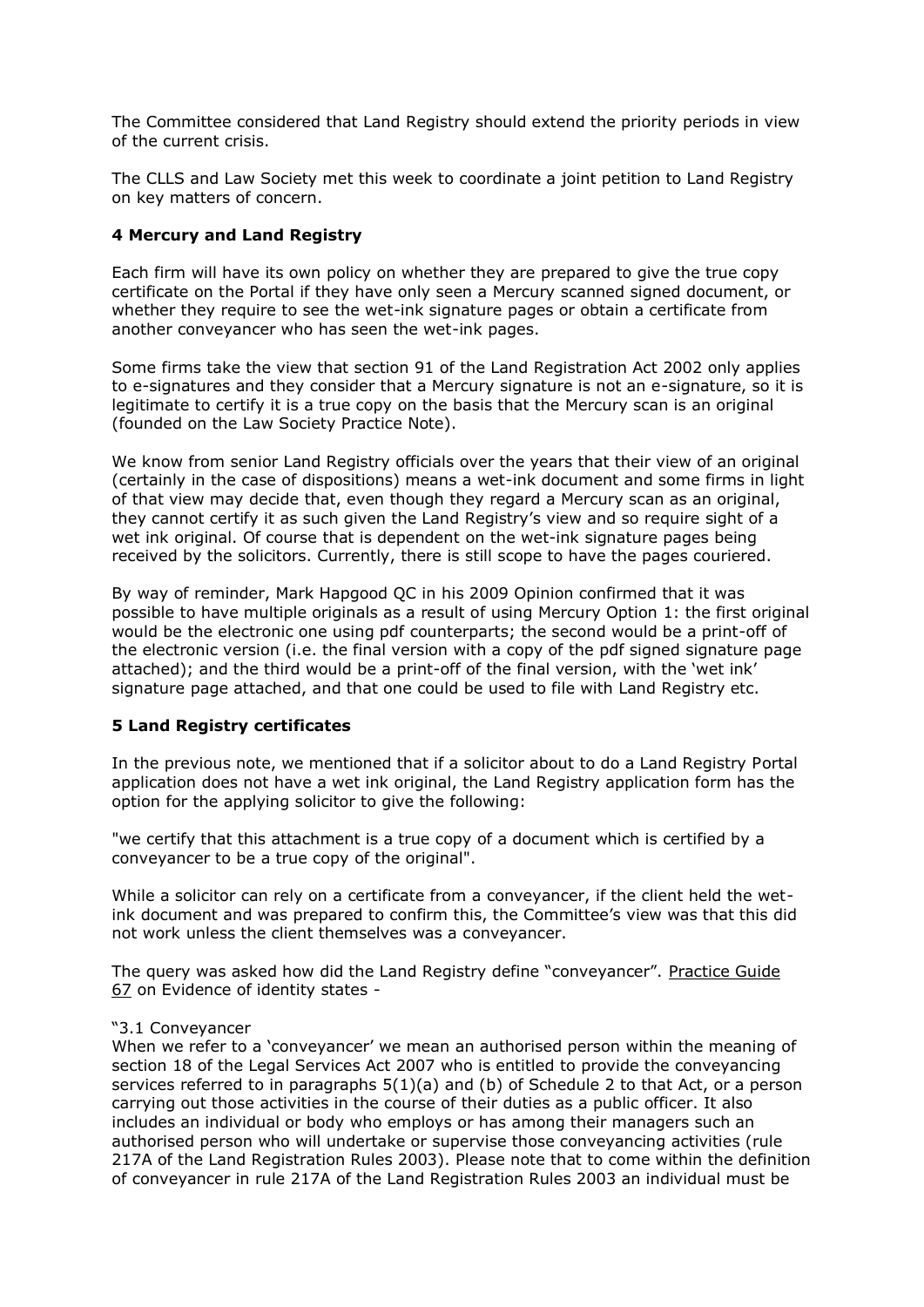authorised under the Legal Services Act 2007 to provide conveyancing services; in effect they must have a practising certificate.

A paralegal is not a conveyancer. A paralegal is someone who assists legal firms – they may sign application forms on behalf of a conveyancing firm that is an authorised person if they are authorised to do so by that firm. They cannot, however, verify identity. Not all Chartered Legal Executives are conveyancers, only those who have been authorised by CILEx Regulation to undertake reserved instrument activities. We have agreed with the Chartered Institute of Legal Executives (CILEx) and CILEx Regulation, however, that all Chartered Legal Executives can verify identity even though some may not be conveyancers. While all Chartered Legal Executives may verify identity, only CILEx Conveyancing Practitioners and Chartered Legal Executive Conveyancing Practitioners can provide certificates to comply with Form LL restrictions."

The reference is to a person being entitled to provide conveyancing services. Does this include overseas lawyers in an overseas office of a UK practice?

Yes, it may do. Schedule 3, paragraph 3 of the Legal Services Act 2007 provides that such a person would be an exempt person and therefore able to provide the conveyancing service in inter alia the circumstances specified below. For example where the overseas lawyer did the activity at the direction and under the supervision of say a solicitor in England and the connection test at (4) below is satisfied.

3(1)This paragraph applies to determine whether a person is an exempt person for the purpose of carrying on

any activity which constitutes reserved instrument activities (subject to paragraph 7).

(3)The person ("E") is exempt if—

(a)E is an individual,

(b)E carries on the activity at the direction and under the supervision of another individual ("P"),

(c)when E does so, P and E are connected, and

(d)P is entitled to carry on the activity, otherwise than by virtue of sub-paragraph (10).

(4)For the purposes of sub-paragraph (3), P and E are connected if—

(a)P is E's employer,

(b)P is a fellow employee of E,

(c)P is a manager or employee of a body which is an authorised person in relation to the activity, and E is also a manager or employee of that body.

#### *European lawyers*

7 A European lawyer (within the meaning of the European Communities (Services of Lawyers) Order 1978 (S.I. 1978/1910)) is an exempt person for the purposes of carrying on an activity which is a reserved legal activity and which the European lawyer is entitled to carry on by virtue of that order.

#### **6 Searches**

Thames Water and some local authorities are not providing search results. Lack of search results so far has not been so significant as to create a material rise in the obtaining of search insurance products.